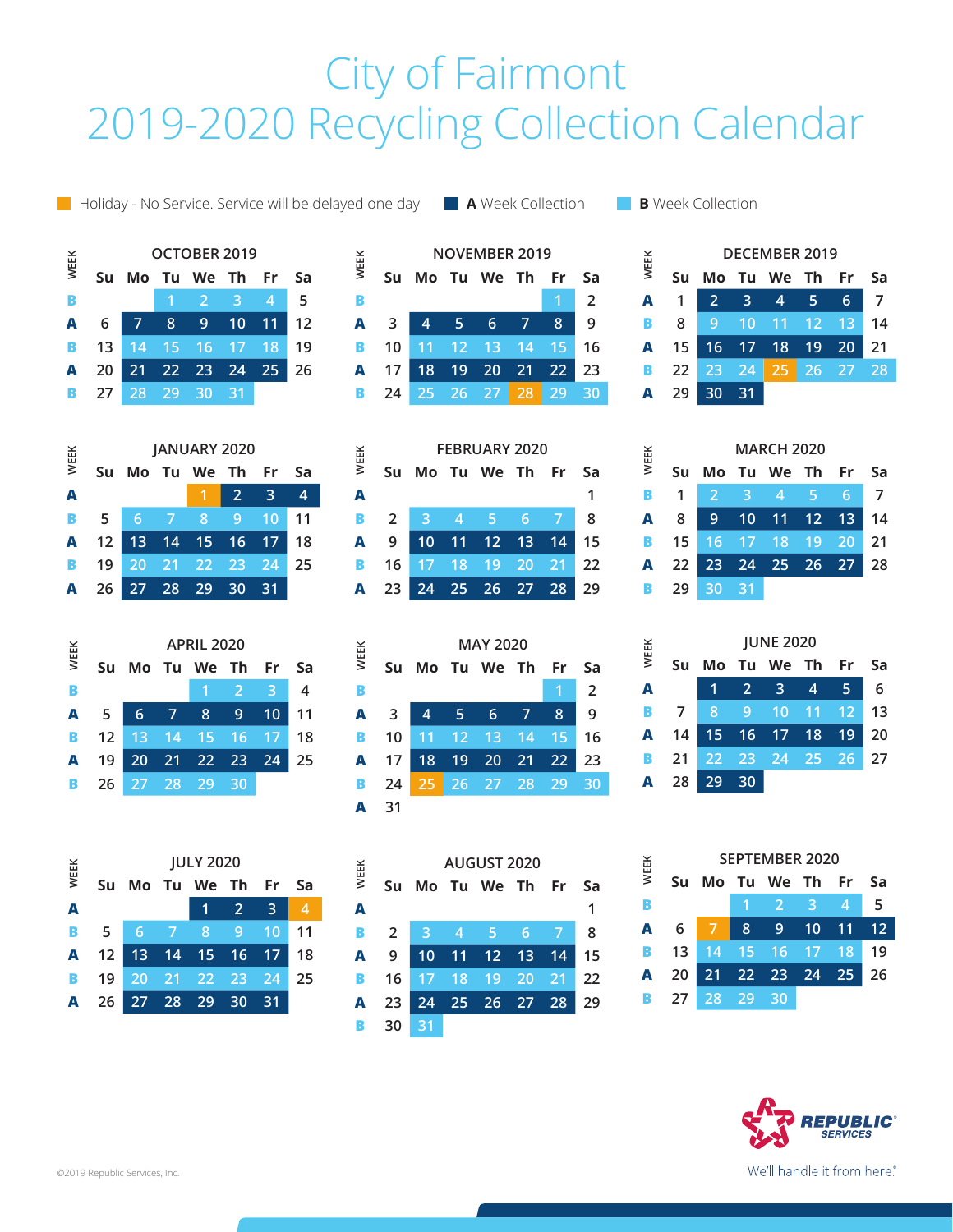# City of Fairmont Street List - **A WEEK**

### **Monday**

Arlington Ct Arlington St Ash St Baldwin St Barnes St Beach Ln Bel Air Dr Blaine St Bolton St Boxwood Ln Bridge St Brown St Carter St Clark St Clay St Clifton Rd Clinton St Cole St Columbia St Courtland St Coverd Crestmont Cir Dayton St Diamond Ct Diamond St Ferry St Front St Furbee Ln Green Gables Rd Hall St Harlem St Harvey Ct Haymond St Jarrett Rd Larkin St Leonard Ave Leslie Dr Linwood St Lloyd St Market St Maplewood Dr Marshall St Mckinley St 100 (Block) Meadowlane Ave Merchant St Newton St Orr St Pearl St Rosewood Ave Saint Charles St

Sat Terfield St State St Tygart St Wiley St Wilson St Wood St **Tuesday** Powell St Lemont Ct Vermont Ave Suncrest Blvd 200-800 E Park Ave 600-800 Alta Vista Ave Amos St Clay Ave Cochran St Conaway St Cooglest Delaware Ave Dixie Ave Euclid St Fairfax St Florida Ave Kentucky Ave Graham St Holly St Hoult Rd Lee St Marion St 1000-1900 Morgantown Ave Mound Ave Oregon Ave Pople Ave Reeves Ave Sheridan St Suncrest Blvd Terrace Mnr The Dr Union St Vine St Wabash St 100-200 Winfield St **Wednesday** Augusta Ave Bellview Ave Bellview Blvd Buffalo Ave Carlone St Celiast

> Dewey St Elk Ave

Fritz Cir Fulton St Greenway Dr Hampton Rd Hess Ave Highland Ave Highland Dr Home St Layman St Liberty Ave Lockview Ave Mack St Mcclure St Montgomery Ave Morse St Moyerway Murray Ave N Bellview Ave N May St Naomi St Odell St 600-1500 Pennsylvania Ave Persis Way Plainview Ave Riverview St Russell St Sabraton Ave Straight St Sutton Dr Trolley St Violet St Yodiest **Thursday** 500-700 Country Club Rd 5th St Shelby Ave Wend Dr Outlook Rd Albert Ct Benoni Ave Beverly Rd Chamberlain Ave 700·800 Coleman Ave 100-1300 Fairmont Ave Farms Dr Gaston Ave Laurel Dr Margaret Ct Minor Ave Moore Pl

Sylvan Ave Virginia Ave Walnut Ave 1st St 10th St 12th St 14th St 2nd St 300-600 4th St 300-400, 700-800 5th St 300-700 6th St 400-600, 900 7th St 200-300, 600-800 8th St 400-700 9th St

Mount Vernon Ave

### **Friday**

Bryant St View Ave Fay St Alexander Pl Apple Ct Bryant St Cardinal Pl Carleton St Center St Church St College Park Fennimore St Field St Gladden St Glenn Ave Green St Greenbrier Rd Hillcrest Rd Lowell St Mccoy St Morningstar Ln Short Ave Talbott Ct Upland Dr Village Way Watson Ave Westwood Ct Westwood Ln Woodland Cres